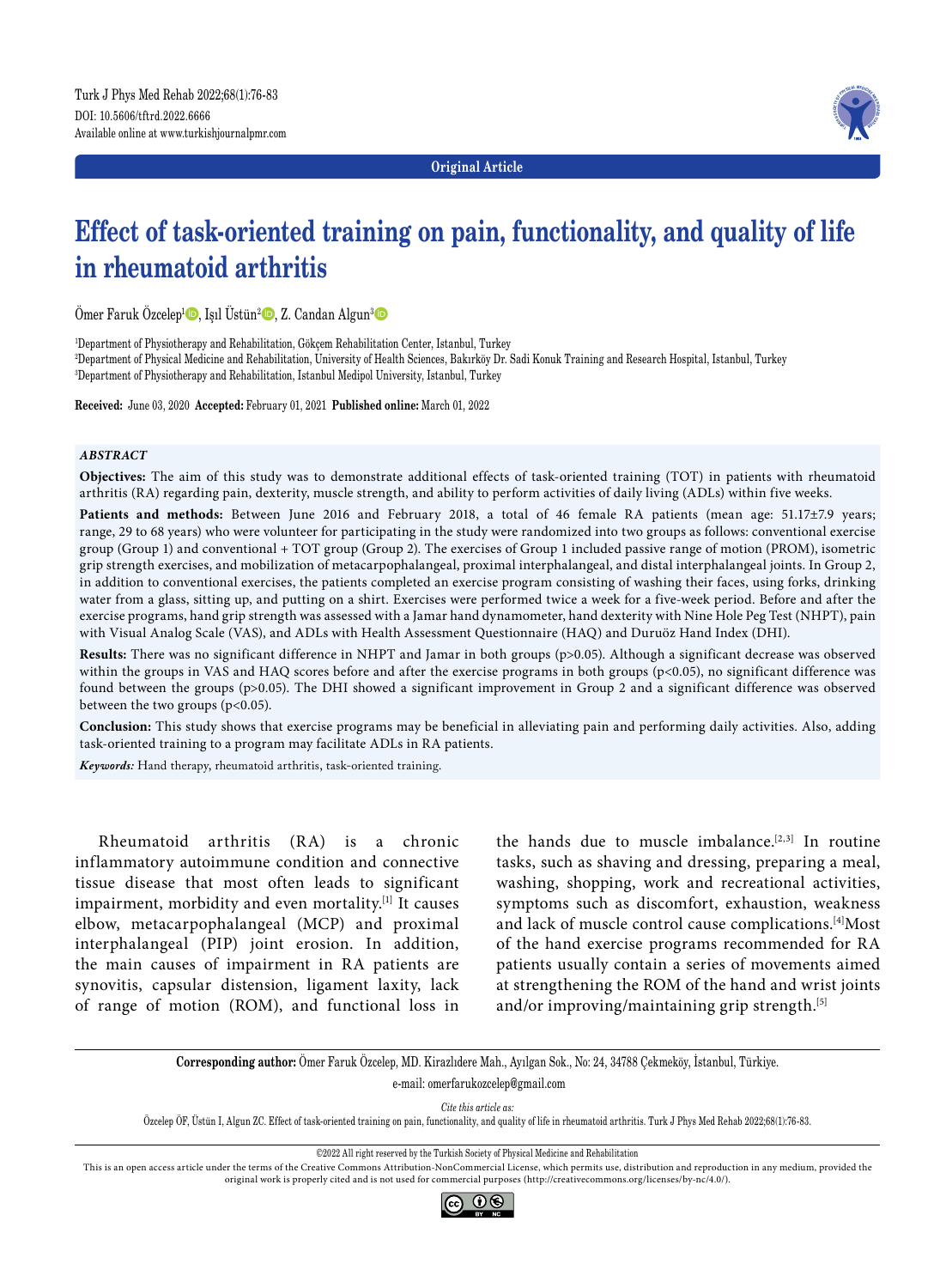Other elements of hand functionality such as dexterity are often not taken into consideration in clinical trials. While planning randomized-controlled trials that include task-oriented exercises, the measurement of the results should be target-oriented.

Task-oriented training (TOT) is easy and feasible approach that provides the opportunity to exercise with real-life objects, including functional movements for daily activities to increase endurance and intensity of practice.<sup>[6]</sup> It has been shown to be effective in improving upper extremity function and ability to perform activities of daily living (ADLs) in chronic hemiplegic stroke patients with impaired cognition.<sup>[7]</sup> The TOT is mostly offered to stroke patients, thus the number of studies on the effect of TOT on individuals with RA is limited. Srikesavan et al.<sup>[5]</sup> demonstrated the first evidence of the acceptability of TOT in RA. Although their studies suggested a computer-based approach, they reported that TOT was acceptable for patients, as it allows the use of many real objects. Brorsson et al.<sup>[8]</sup> found that hand training programs reflected real-life conditions, as they similarly affected extensor and flexor muscle groups. Guzelkucuk et al.<sup>[9]</sup> showed that the therapeutic activities imitating ADL were more effective in improving functions of the hand. They recommended that the therapeutic activities imitating ADL could have more advantages than standard rehabilitation programs. Lamb et al.[10] claimed that a significant therapeutic objective should be to optimize the advantages of biological and disease-modifying antirheumatic drug (DMARD) regimens in terms of function, impairment and healthrelated quality of life.

In the present study, we hypothesized that TOT might be effective in alleviating pain and improving muscle strength in RA cases. Including TOT to the rehabilitation program may be beneficial in terms of ADLs and wellbeing. This study, therefore, aimed to examine the impact of TOT in RA patients on pain, dexterity, strength, and efficiency of ADLs.

# **PATIENTS AND METHODS**

This single-center, parallel-group, randomizedcontrolled clinical trial was conducted at Bağcılar Treaning and Research Hospital, Department of Physical Medicine and Rehabilitation between June 2016 and February 2018. Inclusion criteria were as follows: having a diagnosis of RA according to the American College of Rheumatology (ACR) and European League Against Rheumatism (EULAR) criteria, being monitored for RA diagnosis for at least one year, being between the ages of 30 and 65 years, not having any restrictions to participate in the study, having the cognitive capacity to understand and follow the instructions provided, having no upper extremity surgeries for orthopedic, neurological or other reasons, and having a functional capacity Class of I-II. Exclusion criteria were as follows: being under severe pain as assessed by the Visual Analog Scale (VAS) >7, stating the intent to withdraw from the study without specifying any reason, having major psychiatric disorders, such as schizophrenia or major depression, and having a cardiovascular disease (i.e., coronary artery disease, history of myocardial infarction, angina), stroke, uncontrolled hypertension, chronic obstructive pulmonary disease (COPD). A written informed consent was obtained from each participant. The study protocol was approved by the Istanbul Medipol University Ethics Committee (No: 10840098-604.01.01-E.5773). The study was conducted in accordance with the principles of the Declaration of Helsinki.

Among 60 patients evaluated, 14 who did not meet the inclusion criteria were excluded. Three patients had carpal tunnel syndrome, two patients had COPD, five patients did not agree to participate, and four patients did not fulfill the age requirements. As a result, 46 female RA patients (mean age: 51.17±7.9 years; range, 29 to 68 years) voluntarily agreeing to take part in the study were randomized into two groups as follows: conventional exercise group (Group 1) and conventional + TOT group (Group 2) (Figure 1). Randomization was carried out by putting 23 pieces of paper with the No. 1 and 23 pieces of paper with the No. 2 in a closed box (56 pieces of paper in total). The participants included in the study were asked to draw a random piece of paper from the box. The participants drawing up the pieces of paper with No. 1 were placed in Group 1, and participants drawing up the pieces of paper with No. 2 were placed in Group 2. During the trial, two patients in Group 1 and four patients in Group 2 decided to withdraw from study and were excluded. Twenty-one patients in Group 1 and 19 patients in Group 2 completed the study.

### **Treatment program**

In Group 1, the patients performed passive range of motion (PROM) exercises, mobilization of MCP, PIP and distal interphalangeal (DIP) joints and isometric exercises. While PROM and isometric exercises were applied in 30 repetitions, joint mobilizations were performed by the therapist with moderate severity in the form of anteroposterior and mediolateral gliding.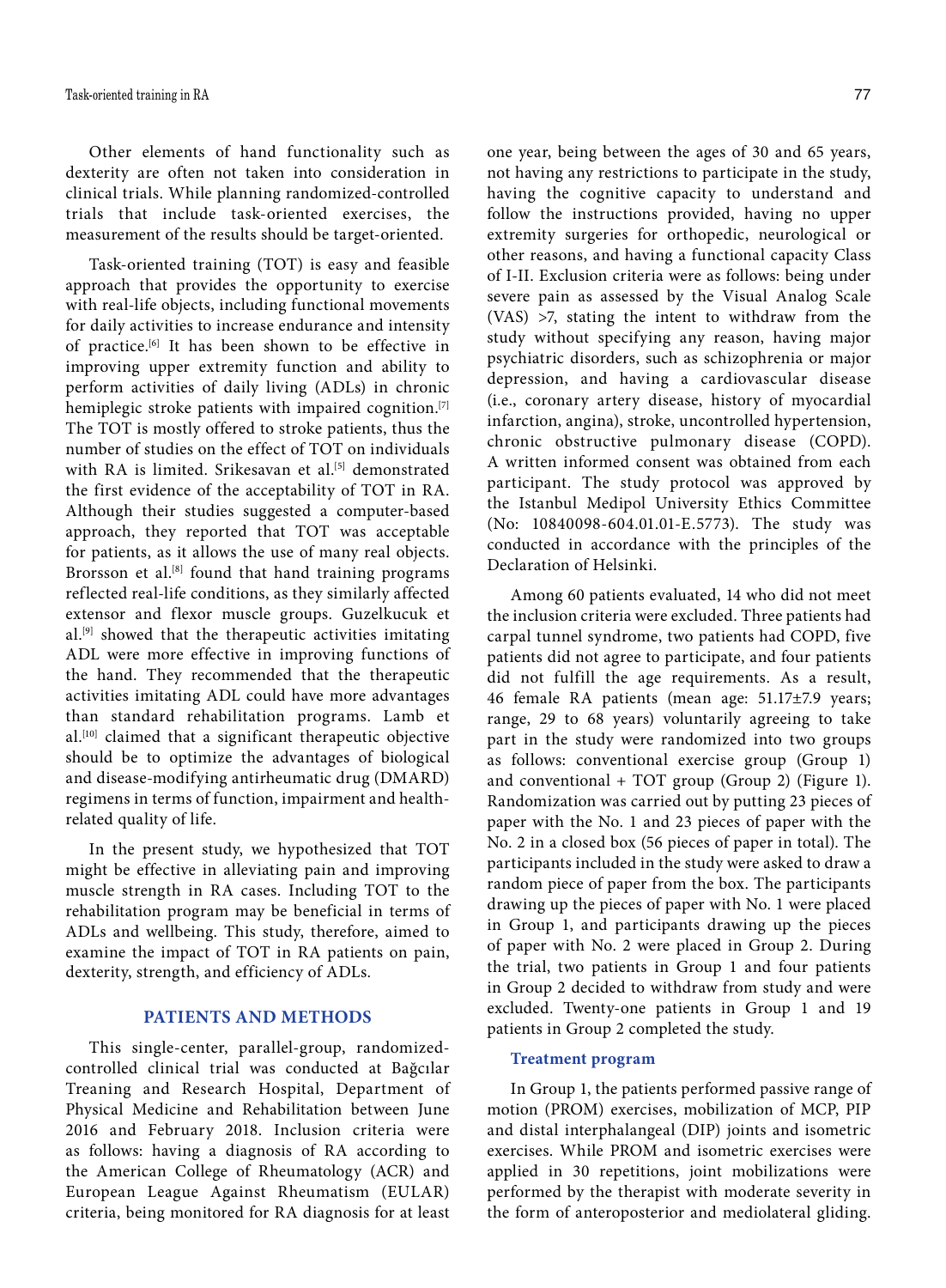

**Figure 1.** Study flow chart. COPD: Chronic obstructive pulmonary disease.

Group 2 practiced washing face, using forks, drinking water with glasses, sitting up and wearing t-shirts in 30 repetitions in addition to PROM exercises, mobilization of MCP, PIP, DIP joints and isometric exercises. Sessions were held twice a week for five weeks. The duration of sessions in both groups was an average of 45 min twice a week and the patients were instructed to perform the exercises at home on the other days. One patient in Group 1 and two patients in Group 2 were on anti-tumor necrosis factor-alpha (TNF-α) treatment and others were using conventional synthetic DMARDs.

#### **Outcomes**

The level of pain was assessed using the VAS with a scale from 0 to 10. Hand grip strength was assessed with a Jamar® hydraulic hand dynamometer (Sammons Preston, Bolingbrook, Illinois, USA). The assessments were repeated three times and the average value was calculated.<sup>[11]</sup> Hand dexterity was assessed with the Nine Hole Peg Test (NHPT).<sup>[12]</sup> The ADLs were assessed using the Duruöz Hand Index (DHI) and Health Assessment Questionnaire (HAQ).[13,14]All assessments were performed by the therapist before and after the treatment.

#### **Statistical analysis**

Statistical analysis was performed using the IBM SPSS version 26.0 software (IBM Corp., Armonk,

NY, USA). Descriptive data were expressed in mean ± standard deviation (SD), median (min-max) or number and frequency. The distribution of variables was confirmed using the Kolmogorov-Smirnov test. Two-way repeated measures analysis of variance (ANOVA) was used to evaluate the scores of variables with normal distribution according to follow-up. Independent samples t-test and Mann-Whitney U test were used for the comparison of quantitative data. The Wilcoxon test was used for the repeated measurement analysis. A *p* value of <0.05 was considered statistically significant.

## **RESULTS**

The mean age of the patients was 53.6±9.1 years in Group 1 and  $48.5\pm10.3$  years in Group 2 (p=0.109). The mean height was 1.6±0.1 in Group 1 and Group 2 ( $p=0.952$ ). The mean weight was  $76.8\pm14.4$  in Group 1 and 69.8±11.8 in Group 2 (p=0.102). The mean body mass index (BMI) was 30.7±5.0 in Group 1 and  $28.0\pm5.0$  in Group 2 (p=0.094). The mean Disease Activity Score in 28 joints (DAS28) was 3.6±0.6 in Group 1 and  $3.8\pm0.8$  in Group 2 (p=0.364). There were no statistically significant differences between the groups in terms of descriptive characteristics, namely age, height, weight, BMI, and DAS28 (p>0.05). Statistical comparison of hand dexterity and strength between the groups is presented in Tables 1-3.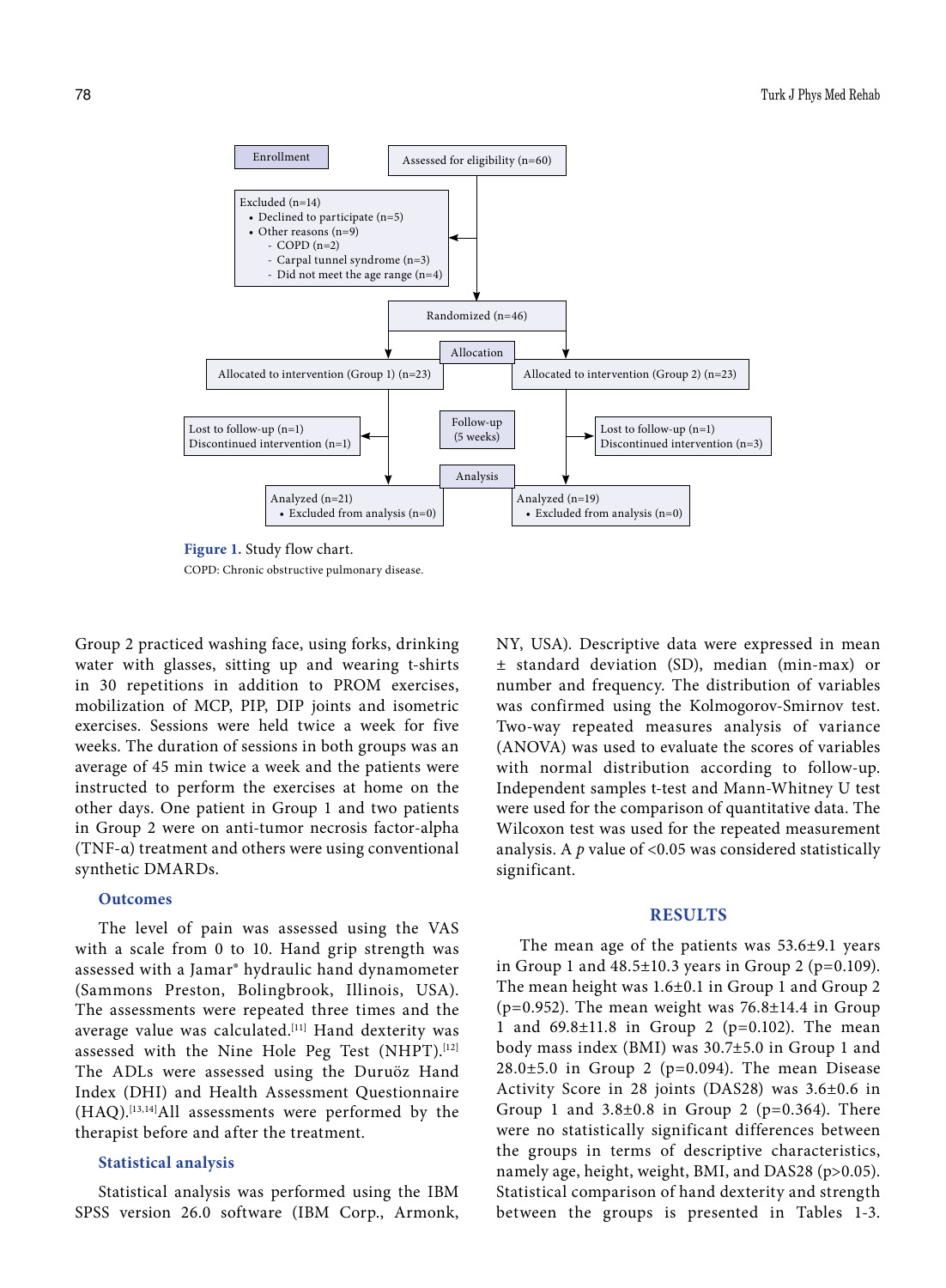| <b>TABLE 1</b><br>Nine Hole Peg Test results                    |                |        |                |        |       |  |
|-----------------------------------------------------------------|----------------|--------|----------------|--------|-------|--|
|                                                                 | Group 1        |        | Group 2        |        |       |  |
|                                                                 | $Mean \pm SD$  | Median | $Mean \pm SD$  | Median | $p^*$ |  |
| Nine Hole Peg Test (right hand)                                 |                |        |                |        |       |  |
| Before treatment                                                | $22.9 + 4.3$   | 22.3   | $21.5 \pm 2.8$ | 21.1   | 0.303 |  |
| After treatment                                                 | $21.6 \pm 3.5$ | 21.0   | $20.4 + 2.2$   | 20.1   | 0.233 |  |
| Before/after difference                                         | $-1.3 \pm 3.5$ | $-0.1$ | $-1.1 \pm 2.6$ | $-1.3$ | 1.000 |  |
| Intra-group difference $p$                                      | $0.217\dagger$ |        | $0.085\dagger$ |        |       |  |
| Nine Hole Peg Test (left hand)                                  |                |        |                |        |       |  |
| Before treatment                                                | $23.8 \pm 3.8$ | 24.6   | $22.8 + 4.1$   | 21.2   | 0.323 |  |
| After treatment                                                 | $23.5 \pm 5.9$ | 23.2   | $21.6 \pm 3.0$ | 21.3   | 0.249 |  |
| Before/after difference                                         | $-0.4\pm 6.0$  | $-1.2$ | $-1.2+4.2$     | $-0.8$ | 0.860 |  |
| Intra-group difference p                                        | $0.181\dagger$ |        | $0.240\dagger$ |        |       |  |
| SD: Standard deviation; * Mann-Whitney U test; † Wilcoxon test. |                |        |                |        |       |  |

| Table 2<br>Nine Hole Peg Test repeated measures results |                         |    |             |       |       |  |
|---------------------------------------------------------|-------------------------|----|-------------|-------|-------|--|
|                                                         | Type III sum of squares | df | Mean square | F     | $p^*$ |  |
| Right hand                                              |                         |    |             |       |       |  |
| Follow ups                                              | 4.616                   | 1  | 4.616       | 0.954 | 0.335 |  |
| Groups                                                  | 35.691                  | 1  | 35.691      | 2.048 | 0.161 |  |
| Follow ups groups                                       | 0.152                   | 1  | 0.152       | 0.031 | 0.860 |  |
| Left hand                                               |                         |    |             |       |       |  |
| Follow ups                                              | 0.491                   | 1  | 0.491       | 0.036 | 0.851 |  |
| Groups                                                  | 40.112                  | 1  | 40.112      | 1.667 | 0.205 |  |
| Follow ups groups                                       | 3.756                   | 1  | 3.756       | 0.274 | 0.604 |  |
| * Two-way repeated measures analysis of variance.       |                         |    |             |       |       |  |

| <b>TABLE 3</b><br>JAMAR results                                 |                 |        |                 |        |       |  |
|-----------------------------------------------------------------|-----------------|--------|-----------------|--------|-------|--|
|                                                                 | Group 1         |        | Group 2         |        |       |  |
|                                                                 | $Mean \pm SD$   | Median | $Mean \pm SD$   | Median | $p^*$ |  |
| JAMAR (right hand)                                              |                 |        |                 |        |       |  |
| Before treatment                                                | $39.4 \pm 13.4$ | 45.0   | $43.6 \pm 13.5$ | 44.0   | 0.532 |  |
| After treatment                                                 | $38.1 \pm 13.8$ | 36.0   | $46.1 \pm 19.8$ | 46.0   | 0.112 |  |
| Before/after difference                                         | $-1.3 \pm 13.2$ | 0.0    | $2.5 \pm 14.3$  | 5.0    | 0.136 |  |
| Intra-group difference $p$                                      | $0.481\dagger$  |        | $0.274\dagger$  |        |       |  |
| JAMAR (left hand)                                               |                 |        |                 |        |       |  |
| Before treatment                                                | $34.2 \pm 13.4$ |        | $39.1 \pm 13.5$ | 39.0   | 0.302 |  |
| After treatment                                                 | $37.2 \pm 11.1$ |        | $41.8 \pm 17.3$ | 40.0   | 0.606 |  |
| Before/after difference                                         | $3.0 \pm 10.1$  |        | $2.8 \pm 14.7$  | 5.0    | 0.989 |  |
| Intra-group difference p                                        | $0.159\dagger$  |        | $0.513\dagger$  |        |       |  |
| SD: Standard deviation; * Mann-Whitney U test; † Wilcoxon test. |                 |        |                 |        |       |  |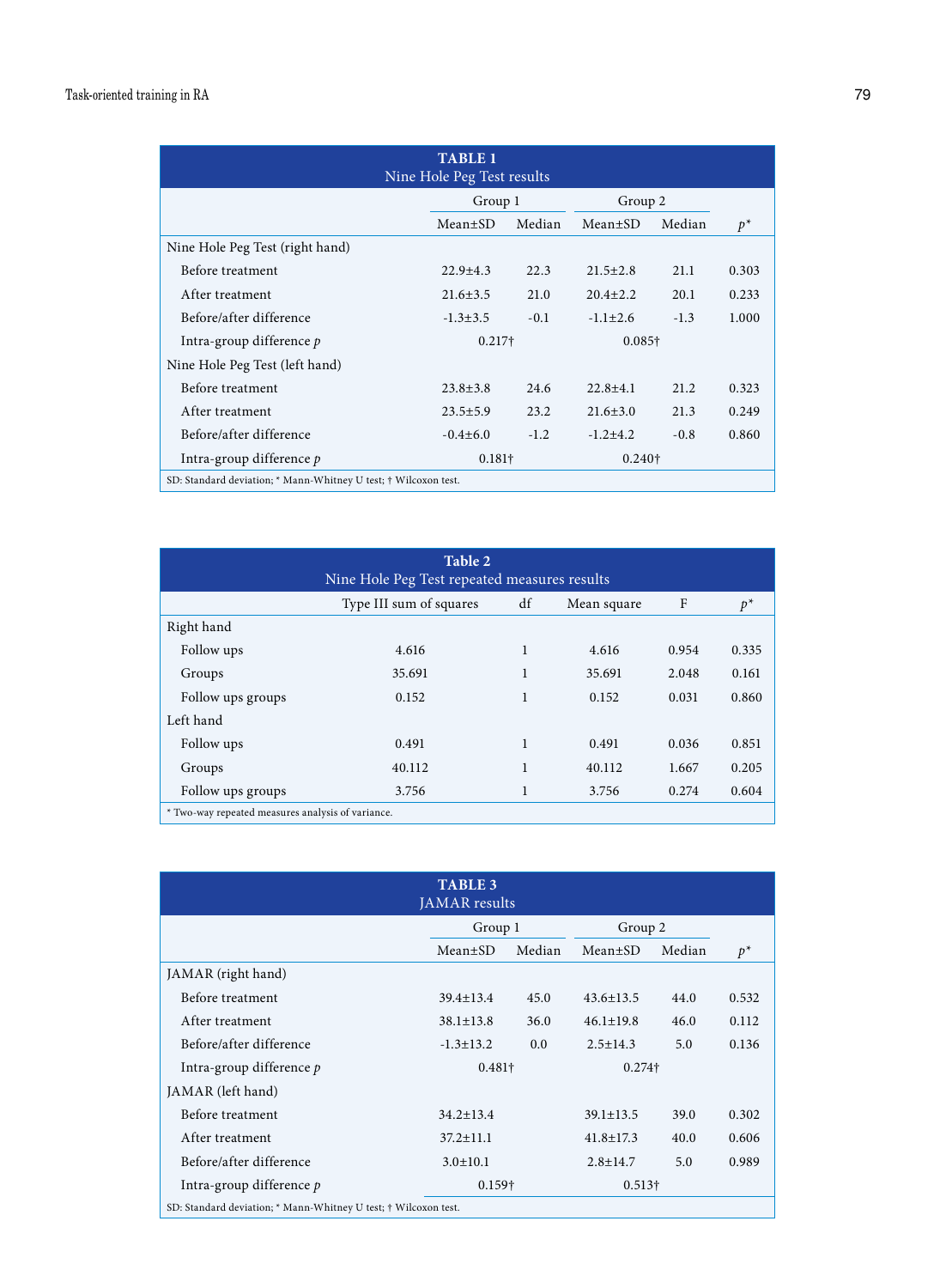| Table 4<br>JAMAR repeated measures results        |                         |    |             |       |       |  |
|---------------------------------------------------|-------------------------|----|-------------|-------|-------|--|
|                                                   | Type III sum of squares | df | Mean square | F     | $p^*$ |  |
| Right hand                                        |                         |    |             |       |       |  |
| Follow ups                                        | 55.463                  | 1  | 55.463      | 0.585 | 0.449 |  |
| Groups                                            | 737.528                 | 1  | 737.528     | 1.986 | 0.167 |  |
| Follow ups groups                                 | 74.298                  | 1  | 74.298      | 0.783 | 0.382 |  |
| Left hand                                         |                         |    |             |       |       |  |
| Follow ups                                        | 19.960                  | 1  | 19.960      | 0.256 | 0.616 |  |
| Groups                                            | 446.921                 | 1  | 446.921     | 1.447 | 0.236 |  |
| Follow ups groups                                 | 0.132                   | 1  | 0.132       | 0.002 | 0.967 |  |
| * Two-way repeated measures analysis of variance. |                         |    |             |       |       |  |

| <b>TABLE 5</b><br>VAS, HAQ, DHI results                                                                                                                    |                                  |        |                |        |       |  |
|------------------------------------------------------------------------------------------------------------------------------------------------------------|----------------------------------|--------|----------------|--------|-------|--|
|                                                                                                                                                            | Group 1                          |        | Group 2        |        |       |  |
|                                                                                                                                                            | $Mean \pm SD$                    | Median | $Mean \pm SD$  | Median | $p^*$ |  |
| <b>VAS</b>                                                                                                                                                 |                                  |        |                |        |       |  |
| Before treatment                                                                                                                                           | $5.2 + 1.6$                      |        | $5.0 \pm 1.8$  | 5.0    | 0.989 |  |
| After treatment                                                                                                                                            | $4.3 + 2.1$                      |        | $3.5 \pm 1.9$  | 4.0    | 0.143 |  |
| Before/after difference                                                                                                                                    | $-1.0+2.0$                       |        | $-1.5+2.3$     | $-1.0$ | 0.537 |  |
| Intra-group difference $p$                                                                                                                                 | $0.049 +$                        |        | $0.005\dagger$ |        |       |  |
| HAQ                                                                                                                                                        |                                  |        |                |        |       |  |
| Before treatment                                                                                                                                           | $15.1 \pm 11.4$                  |        | $10.9 + 6.3$   | 10.0   | 0.363 |  |
| After treatment                                                                                                                                            | $11.2 \pm 10.7$                  |        | $5.9 + 4.6$    | 5.0    | 0.148 |  |
| Before/after difference                                                                                                                                    | $-3.9 \pm 5.6$                   |        | $-5.0 \pm 5.6$ | $-5.0$ | 0.447 |  |
| Intra-group difference $p$                                                                                                                                 | $0.008\dagger$                   |        | $0.001\dagger$ |        |       |  |
| Duruöz                                                                                                                                                     |                                  |        |                |        |       |  |
| Before treatment                                                                                                                                           | $12.9 \pm 14.6$                  |        | $11.6 \pm 8.0$ | 11.0   | 0.635 |  |
| After treatment                                                                                                                                            | $12.0 \pm 13.6$                  |        | $4.7 + 2.8$    | 5.0    | 0.088 |  |
| Before/after difference                                                                                                                                    | $-0.9 + 5.9$                     |        | $-6.9 \pm 7.5$ | $-8.0$ | 0.012 |  |
| Intra-group difference $p$                                                                                                                                 | $0.400\dagger$<br>$0.012\dagger$ |        |                |        |       |  |
| SD: Standard deviation; * Mann-Whitney U test; † Wilcoxon test; VAS: Visual Analog Scale; HAQ: Health Assessment Questionnaire;<br>DHI: Duruöz Hand Index. |                                  |        |                |        |       |  |

No significant increase was observed in muscle strength and manual dexterity (p<0.05). Two-way repeated measures ANOVA was applied for hand dexterity and strength, no significant difference was found (p>0.05). Interaction effects can be seen in Tables 2 and 4.

The VAS and HAQ scores significantly improved in both groups (p<0.05). However, there was no significant difference between the groups (p>0.05). Both programs alleviated pain and improved the quality of life; however, the programs were not superior to each other (Table 5). Although no significant changes were observed in Group 1 (p>0.05) in DHI, significant improvements were observed in Group 2 ( $p$ <0.05). The TOT group showed more improvement in ADL compared to the exercise group (Table 5).

## **DISCUSSION**

In the present study, we compared the effects of TOT and conventional exercise programs on pain, dexterity, strength and performance of ADL in RA patients. Our main findings can be listed as follows: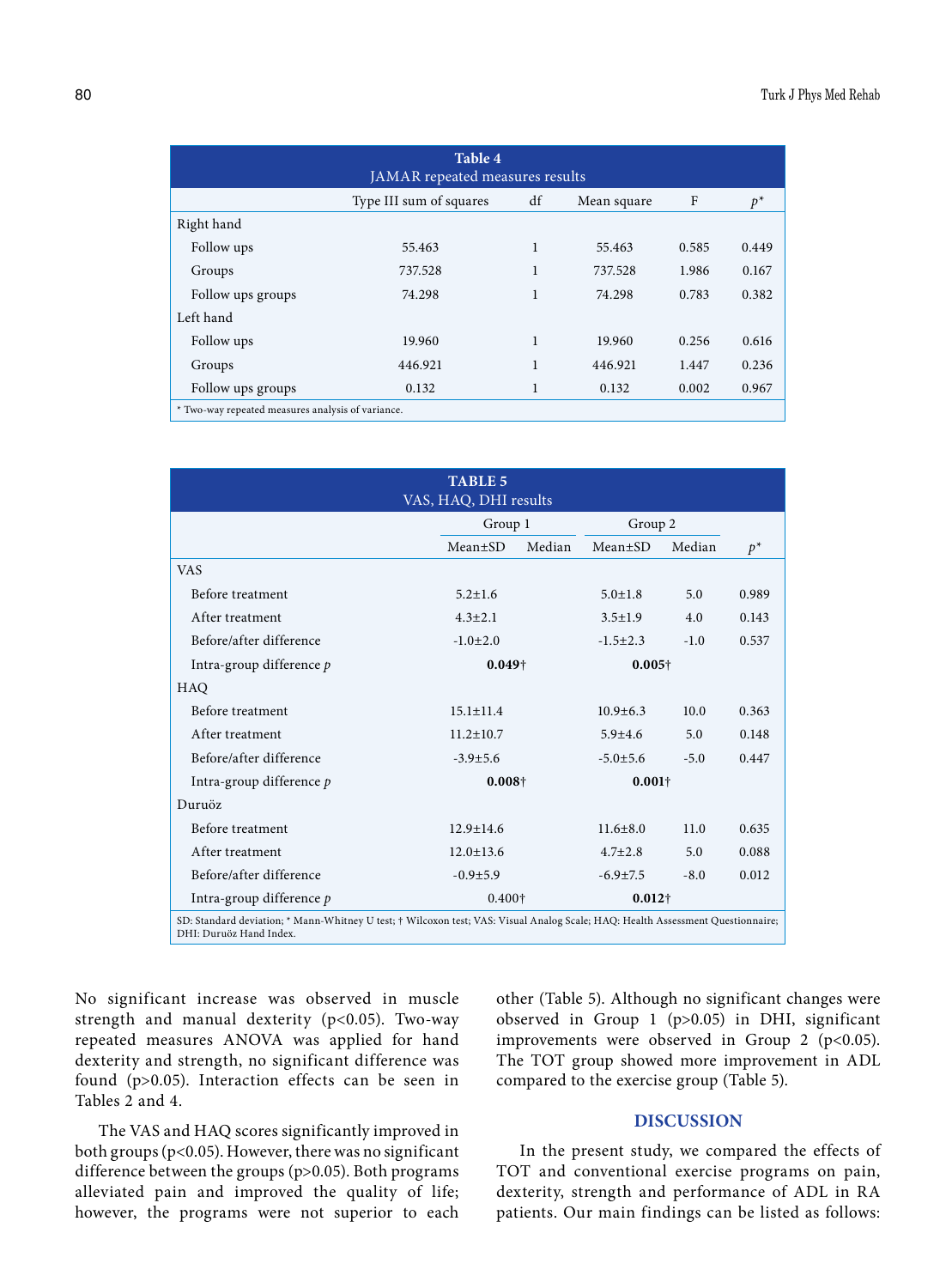*(i)* conventional exercise with TOT did not improve hand muscle strength and dexterity, *(ii)* pain was alleviated and the quality of life was improved in both groups with no significant difference between the groups, *(iii)* an improvement in the ADL was only observed in the TOT group. The final finding is the key to prove that TOT is superior to the conventional exercise program.

There are controversial opinions in the literature regarding exercise in RA. According to a study conducted by Smidt et al.,<sup>[15]</sup> there are inadequate data to endorse the usefulness of specialized exercises for patients with RA. In addition, Wessel<sup>[16]</sup> reported that the evidence based on research for or against the effectiveness of hand exercises in the treatment of individuals with RA was not sound. Bergsta et al.<sup>[17]</sup> reported in a review that there was no consensus on the efficacy of various types of exercises, but hand exercises could have beneficial effects on strength without aggravating the disease activity. In this study, pain was alleviated, but no improvement was observed on muscle strength after the exercise programs. This may be due to the limited duration of the exercise program. Ellegaard et al.<sup>[18]</sup> showed that, although including hand exercises to a compensatory intervention (joint protection, assistive devices, and alternative ways of performing ADLs) increased the muscle strength and ROM, it did not provide additional benefits with regard to ADLs.

Due to the lack of consensus on the effectiveness of TOT in RA, it is difficult to plan an exercise program by referring to the literature. Timmermans et al.<sup>[19]</sup> emphasized the necessity to standardize TOT to define its key characteristics. Despite the controversial statements, Dogu et al.<sup>[20]</sup> suggested that, in RA, isometric and isotonic hand exercises alleviated pain, limited the activity of the disease, and enhanced hand functions, dexterity and quality of life with a slight improvement in the muscle strength. Similar to the results obtained by Dogu et al., $[20]$  in this study, after the exercise program, the level of pain decreased, hand functions and quality of life improved. We did not observe any improvement in the hand dexterity. Another difference was observed in the muscle strength. Although the muscle strength mildly increased in the aforementioned study,<sup>[20]</sup> it did not reach statistical significance after the exercise program in this study. The discrepancy can be attributed to the fact that only isometric exercises were applied to the patients in this study. Since

DAS28 scores were not evaluated after the exercise programs, we were unable to observe the exact effect on disease activity.

Moreover, Manning et al.<sup>[21]</sup> showed that 12-week, resistance exercises improved hand function and grip strength in addition to improved self-efficacy and extremity disability with no adverse effects on disease activity. In the current study, hand function improved, but no improvements were observed in the hand grip strength. This may be due to the exercise program in this study being carried out for only a few weeks. Self-efficacy and extremity disability were unable to be evaluated in this study.

Additionally, Buljina et al.<sup>[22]</sup> reported a decrease in pain and tenderness, and an increase in ROM, ADLs, and hand strength with a three-week physical therapy and exercise program. Similar results were obtained in this study in terms of improvement in ADL and decrease in pain levels. Contrary to the study carried out by Buljina et al.,<sup>[22]</sup> tenderness and ROM were unable to be evaluated in our study. Furthermore, Cima et al.<sup>[23]</sup> reported that, for RA patients with hand deformities, strength exercises were beneficial in improving handgrip and pinch strength, as well as functionality. While the study carried out by Cima et al. $[23]$  projected that functionality would increase with the increase of muscle and grip strength, an improvement in functionality was achieved in this study without an increase in muscle strength. Speed and Campbell<sup>[24]</sup> explained the strength gain mechanism in RA as neural adaptation, without an increase in muscle mass. This could possibly explain the differences in regard to muscle strength.

Nonetheless, there are some limitations to this study. First, this study does not present long-term results of TOT findings. In long-term exercise programs, providing patient compliance is challenging. Since RA is a progressive chronic condition, rehabilitation plans should be long-term and programs should include resistive resistance exercises. Second, although the number of patients in the present study was sufficient to perform a power analysis, a larger sample size would provide more precise results. Third, in this study, the study group consisted of female patients. The lack of male patients and a control group are the other limitations. Disease activity level was measured using DAS28 before the intervention, while this parameter was not assessed after the completion of the exercise program. Measuring the disease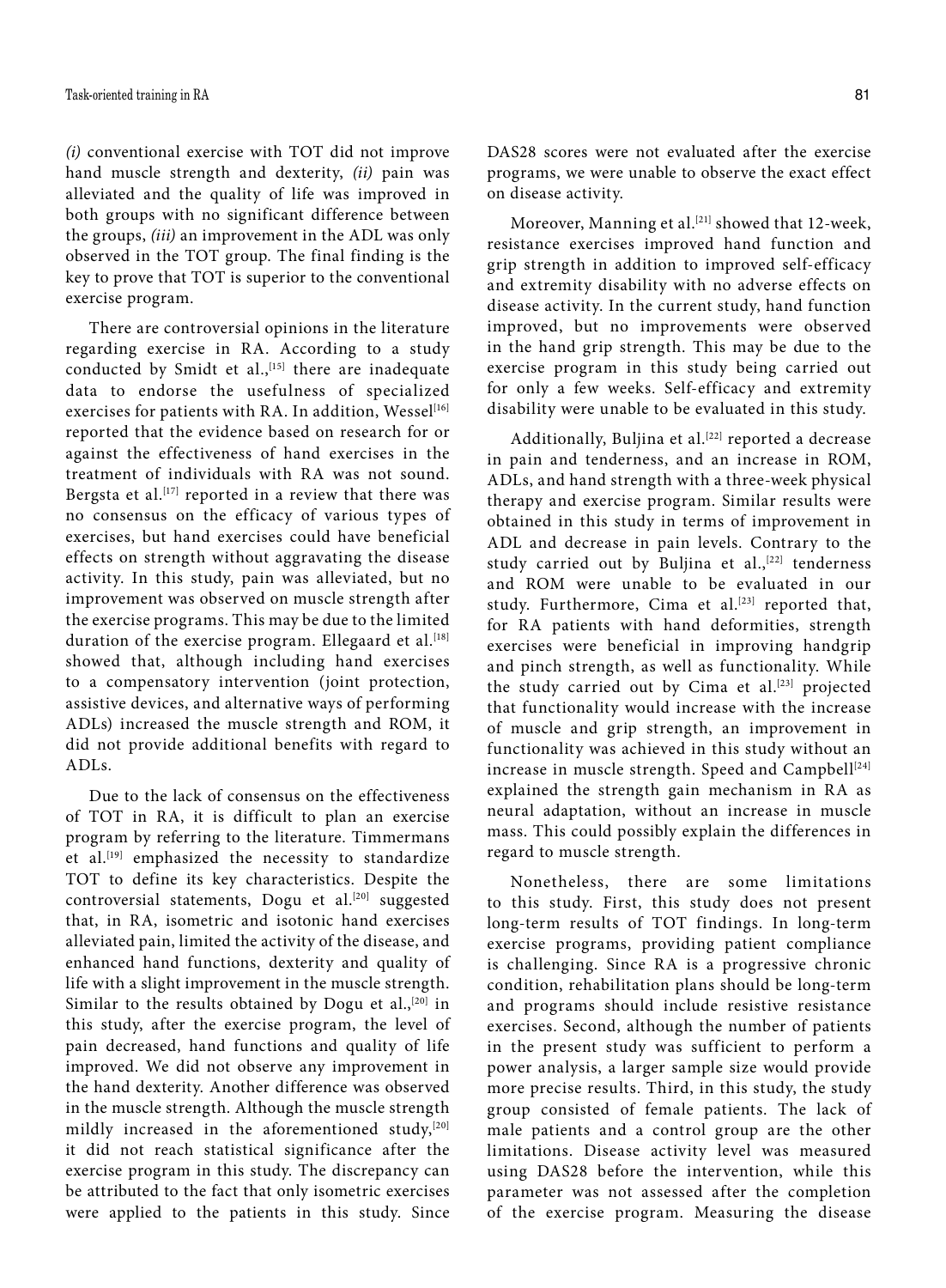activity level at regular intervals may allow us to correct the potential flaws of exercise programs in RA patients.

In conclusion, our goal was to improve the ADLs in RA patients. These results suggest that including TOT to rehabilitation may improve ADL performance in RA patients within five weeks. Further randomizedcontrolled studies with larger number of patients with longer periods and with standardized exercise programs are needed to demonstrate the effect of TOT in RA.

# **Declaration of conflicting interests**

The authors declared no conflicts of interest with respect to the authorship and/or publication of this article.

#### **Funding**

The authors received no financial support for the research and/or authorship of this article.

# **REFERENCES**

- 1. Christie A, Jamtvedt G, Dahm KT, Moe RH, Haavardsholm EA, Hagen KB. Effectiveness of nonpharmacological and nonsurgical interventions for patients with rheumatoid arthritis: An overview of systematic reviews. Phys Ther 2007;87:1697-715.
- 2. Akil M, Amos RS. ABC of rheumatology. Rheumatoid arthritis--I: Clinical features and diagnosis. BMJ 1995;310:587-90.
- 3. Erol AM, Ceceli E, Uysal Ramadan S, Borman P. Effect of rheumatoid arthritis on strength, dexterity, coordination and functional status of the hand: The relationship with magnetic resonance imaging findings. Acta Reumatol Port 2016;41:328-37.
- 4. Horsten NC, Ursum J, Roorda LD, van Schaardenburg D, Dekker J, Hoeksma AF. Prevalence of hand symptoms, impairments and activity limitations in rheumatoid arthritis in relation to disease duration. J Rehabil Med 2010;42:916-21.
- 5. Srikesavan CS, Shay B, Robinson DB, Szturm T. Taskoriented training with computer gaming in people with rheumatoid arthritisor osteoarthritis of the hand: Study protocol of a randomized controlled pilot trial. Trials 2013;14:69.
- 6. Steultjens EM, Dekker J, Bouter LM, van Schaardenburg D, van Kuyk MA, van den Ende CH. Occupational therapy for rheumatoid arthritis. Cochrane Database Syst Rev 2004;2004:CD003114.
- 7. Park J. Effects of task-oriented training on upper extremity function and performance of daily activities in chronic stroke patients with impaired cognition. J Phys Ther Sci 2016;28:316-8.
- 8. Brorsson S, Nilsdotter A, Thorstensson C, Bremander A. Differences in muscle activity during hand-dexterity tasks between women with arthritis and a healthy reference group. BMC Musculoskelet Disord 2014;15:154.
- 9. Guzelkucuk U, Duman I, Taskaynatan MA, Dincer K. Comparison of therapeutic activities with therapeutic exercises in the rehabilitation of young adult patients with hand injuries. J Hand Surg Am 2007;32:1429-35.
- 10. Lamb SE, Williamson EM, Heine PJ, Adams J, Dosanjh S, Dritsaki M, et al. Exercises to improve function of the rheumatoid hand (SARAH): A randomised controlled trial. Lancet 2015;385:421-9.
- 11. Mathiowetz V, Rennells C, Donahoe L. Effect of elbow position on grip and key pinch strength. J Hand Surg Am 1985;10:694-7.
- 12. Oxford Grice K, Vogel KA, Le V, Mitchell A, Muniz S, Vollmer MA. Adult norms for a commercially available Nine Hole Peg Test for finger dexterity. Am J Occup Ther 2003;57:570-3.
- 13. Duruöz MT, Poiraudeau S, Fermanian J, Menkes CJ, Amor B, Dougados M, et al. Development and validation of a rheumatoid hand functional disability scale that assesses functional handicap. J Rheumatol 1996;23:1167-72.
- 14. Maska L, Anderson J, Michaud K. Measures of functional status and quality of life in rheumatoid arthritis: Health Assessment Questionnaire Disability Index (HAQ), Modified Health Assessment Questionnaire (MHAQ), Multidimensional Health Assessment Questionnaire (MDHAQ), Health Assessment Questionnaire II (HAQ-II), Improved Health Assessment Questionnaire (Improved HAQ), and Rheumatoid Arthritis Quality of Life (RAQoL). Arthritis Care Res (Hoboken) 2011;63 Suppl 11:S4-13.
- 15. Smidt N, de Vet HC, Bouter LM, Dekker J, Arendzen JH, de Bie RA, et al. Effectiveness of exercise therapy: A bestevidence summary of systematic reviews. Aust J Physiother 2005;51:71-85.
- 16. Wessel J. The effectiveness of hand exercises for persons with rheumatoid arthritis: A systematic review. J Hand Ther 2004;17:174-80.
- 17. Bergstra SA, Murgia A, Te Velde AF, Caljouw SR. A systematic review into the effectiveness of hand exercise therapy in the treatment of rheumatoid arthritis. Clin Rheumatol 2014;33:1539-48.
- 18. Ellegaard K, von Bülow C, Røpke A, Bartholdy C, Hansen IS, Rifbjerg-Madsen S, et al. Hand exercise for women with rheumatoid arthritis and decreased hand function: An exploratory randomized controlled trial. Arthritis Res Ther 2019;21:158.
- 19. Timmermans AA, Spooren AI, Kingma H, Seelen HA. Influence of task-oriented training content on skilled arm-hand performance in stroke: A systematic review. Neurorehabil Neural Repair 2010;24:858-70.
- 20. Dogu B, Sirzai H, Yilmaz F, Polat B, Kuran B. Effects of isotonic and isometric hand exercises on pain, hand functions, dexterity and quality of life in women with rheumatoid arthritis. Rheumatol Int 2013;33:2625-30.
- 21. Manning VL, Hurley MV, Scott DL, Coker B, Choy E, Bearne LM. Education, self-management, and upper extremity exercise training in people with rheumatoid arthritis: A randomized controlled trial. Arthritis Care Res (Hoboken) 2014;66:217-27.